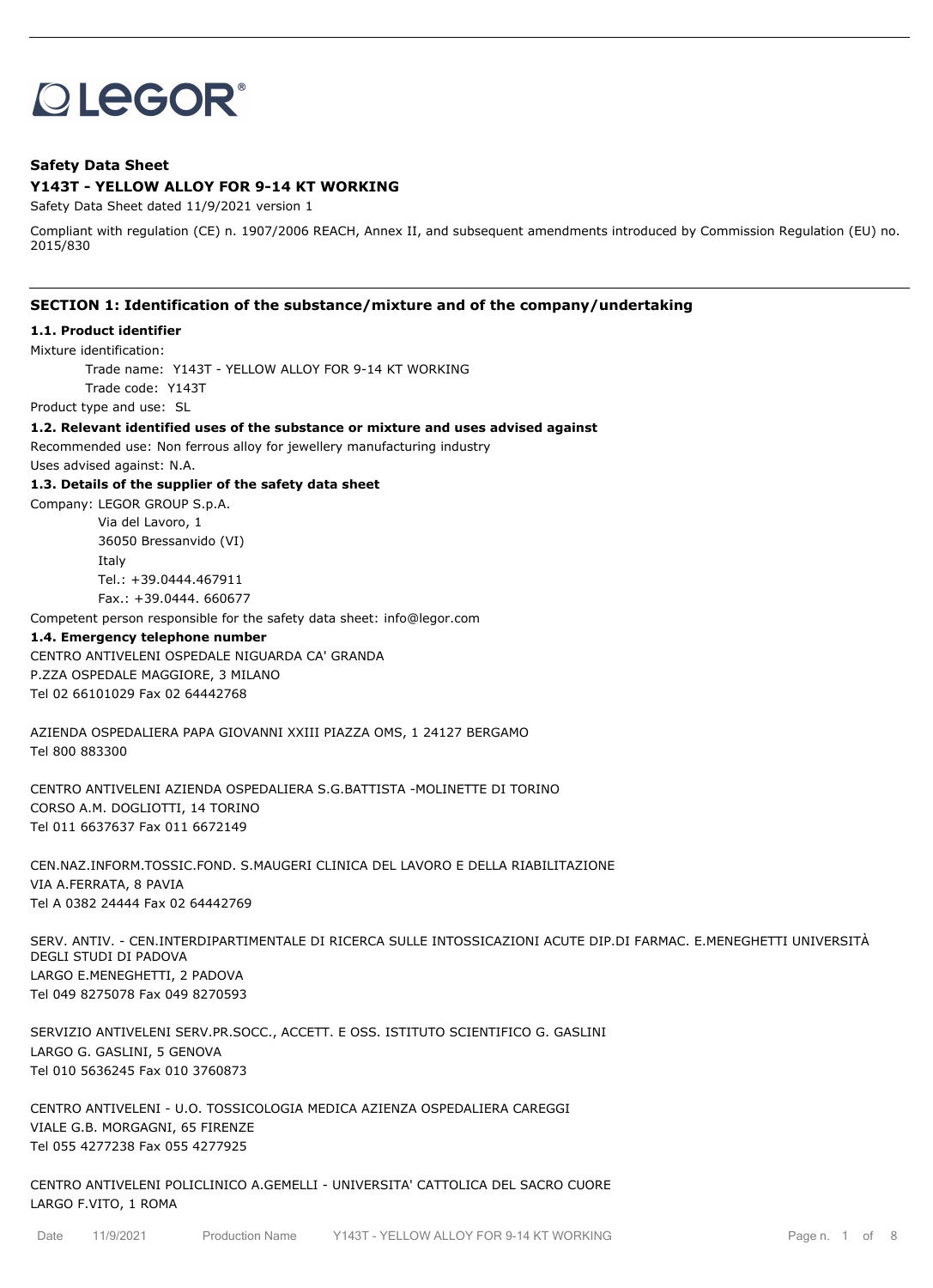CENTRO ANTIVELENI - ISTITUTO DI ANESTESIOLOGIA E RIANIMAZIONE UNIVERSITÀ DEGLI STUDI DI ROMA LA SAPIENZA VIALE DEL POLICLINICO, 155 ROMA Tel 06 49970698 Fax 06 4461967

AZ. OSP. UNIV. FOGGIA V.LE LUIGI PINTO, 1 71122 FOGGIA Tel 0881 732326

CENTRO ANTIVELENI AZIENDA OSPEDALIERA A. CARDARELLI VIA CARDARELLI, 9 NAPOLI Tel 081 7472870 Fax 081 7472880

## **SECTION 2: Hazards identification**

### **2.1. Classification of the substance or mixture**

#### **Regulation (EC) n. 1272/2008 (CLP)**

0 The product is not classified as dangerous according to Regulation EC 1272/2008 (CLP).

Adverse physicochemical, human health and environmental effects:

No other hazards

**2.2. Label elements**

The product is not classified as dangerous according to Regulation EC 1272/2008 (CLP).

# **Special provisions according to Annex XVII of REACH and subsequent amendments:**

None

**2.3. Other hazards**

No PBT Ingredients are present

Other Hazards: No other hazards

## **SECTION 3: Composition/information on ingredients**

**3.1. Substances**

N.A.

## **3.2. Mixtures**

Mixture identification: Y143T - YELLOW ALLOY FOR 9-14 KT WORKING

# **Hazardous components within the meaning of the CLP regulation and related classification:**

| Qty          | <b>Name</b> | <b>Ident. Numb.</b> Classification       |                                                                    | <b>Registration Number</b> |
|--------------|-------------|------------------------------------------|--------------------------------------------------------------------|----------------------------|
| 50-75 %      | Copper      | EC:231-159-6<br>Index:029-024-<br>$00-X$ | CAS: 7440-50-8 Substance with a Union workplace<br>exposure limit. |                            |
| $15 - 25 \%$ | Silver      |                                          | CAS: 7440-22-4 Substance with a Union workplace<br>exposure limit. |                            |

## **SECTION 4: First aid measures**

## **4.1. Description of first aid measures**

In case of skin contact:

Wash with plenty of water and soap.

In case of eyes contact:

Wash immediately with water.

In case of Ingestion:

Do not induce vomiting, get medical attention showing the SDS and label hazardous.

In case of Inhalation:

Remove casualty to fresh air and keep warm and at rest.

# **4.2. Most important symptoms and effects, both acute and delayed**

N.A.

## **4.3. Indication of any immediate medical attention and special treatment needed**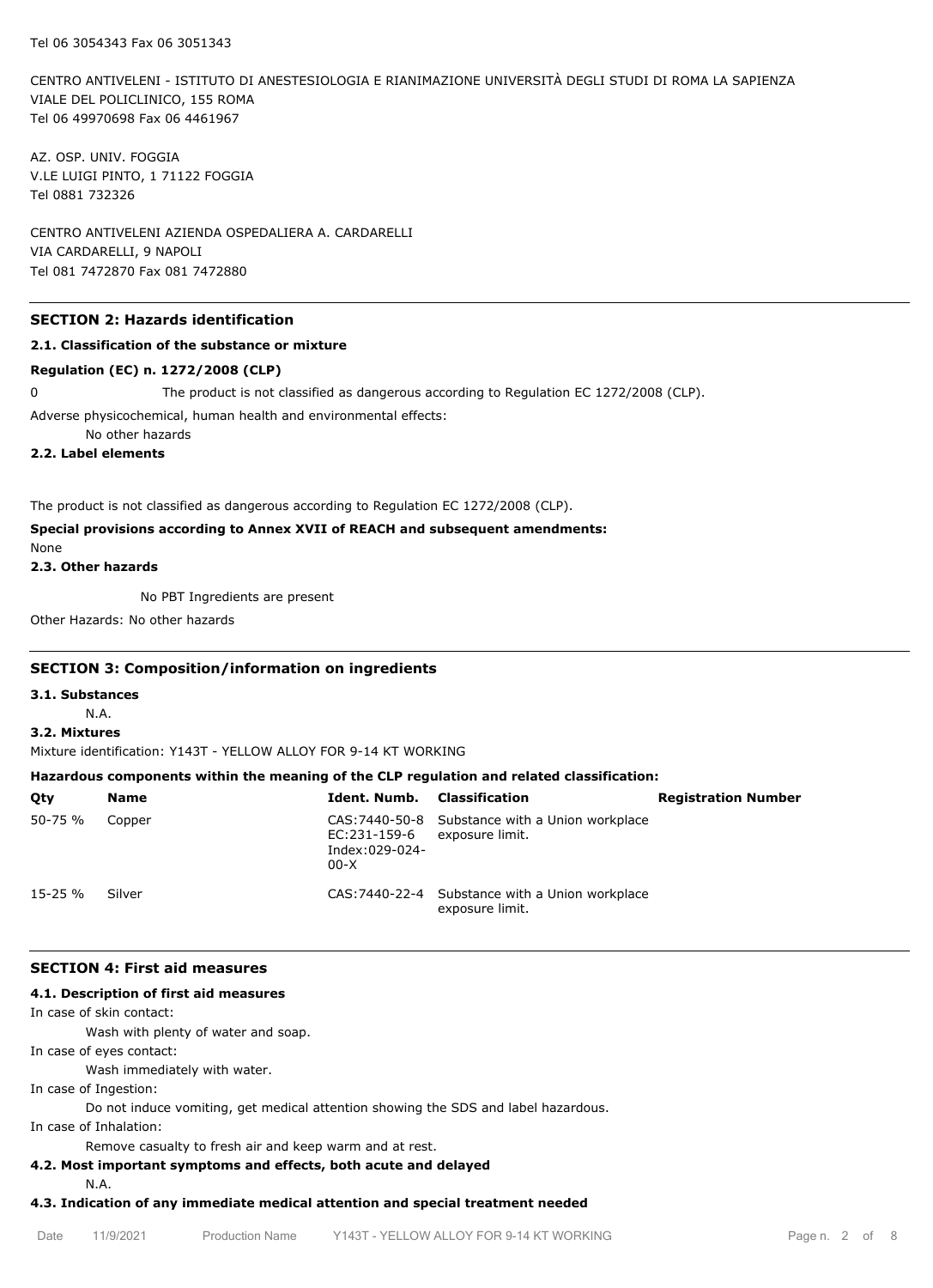# **SECTION 5: Firefighting measures**

#### **5.1. Extinguishing media**

Suitable extinguishing media:

Water.

Carbon dioxide (CO2).

Extinguishing media which must not be used for safety reasons:

None in particular.

#### **5.2. Special hazards arising from the substance or mixture**

Do not inhale explosion and combustion gases.

Burning produces heavy smoke.

## **5.3. Advice for firefighters**

Use suitable breathing apparatus .

Collect contaminated fire extinguishing water separately. This must not be discharged into drains. Move undamaged containers from immediate hazard area if it can be done safely.

## **SECTION 6: Accidental release measures**

#### **6.1. Personal precautions, protective equipment and emergency procedures**

Wear personal protection equipment.

Remove persons to safety.

See protective measures under point 7 and 8.

## **6.2. Environmental precautions**

Do not allow to enter into soil/subsoil. Do not allow to enter into surface water or drains.

Retain contaminated washing water and dispose it.

In case of gas escape or of entry into waterways, soil or drains, inform the responsible authorities.

Suitable material for taking up: absorbing material, organic, sand

#### **6.3. Methods and material for containment and cleaning up**

Suitable material for taking up: absorbing material, organic, sand Wash with plenty of water.

## **6.4. Reference to other sections**

See also section 8 and 13

## **SECTION 7: Handling and storage**

#### **7.1. Precautions for safe handling**

Avoid contact with skin and eyes, inhaltion of vapours and mists.

Do not eat or drink while working.

See also section 8 for recommended protective equipment.

## **7.2. Conditions for safe storage, including any incompatibilities**

Incompatible materials:

None in particular.

Instructions as regards storage premises:

Adequately ventilated premises.

## **7.3. Specific end use(s)**

Recommendation(s)

None in particular

Industrial sector specific solutions:

None in particular

#### **SECTION 8: Exposure controls/personal protection**

## **8.1. Control parameters**

## **Community Occupational Exposure Limits (OEL)**

| Component |           | <b>OEL</b><br>Type | Country                | Ceiling | mq/m3 | Long Term Long Term Short<br>ppm         | Term<br>mq/m3 | <b>Short</b><br>Term ppm | <b>Behaviour Notes</b> |                                           |
|-----------|-----------|--------------------|------------------------|---------|-------|------------------------------------------|---------------|--------------------------|------------------------|-------------------------------------------|
| Copper    |           | ACGIH              | <b>NNN</b>             |         | 0,2   |                                          |               |                          |                        | Fume, as Cu. Irr, GI,<br>metal fume fever |
|           |           | ACGIH              | <b>NNN</b>             |         |       |                                          |               |                          |                        | Dusts and mists, as                       |
| Date      | 11/9/2021 |                    | <b>Production Name</b> |         |       | Y143T - YELLOW ALLOY FOR 9-14 KT WORKING |               |                          |                        | Page n. 3 of 8                            |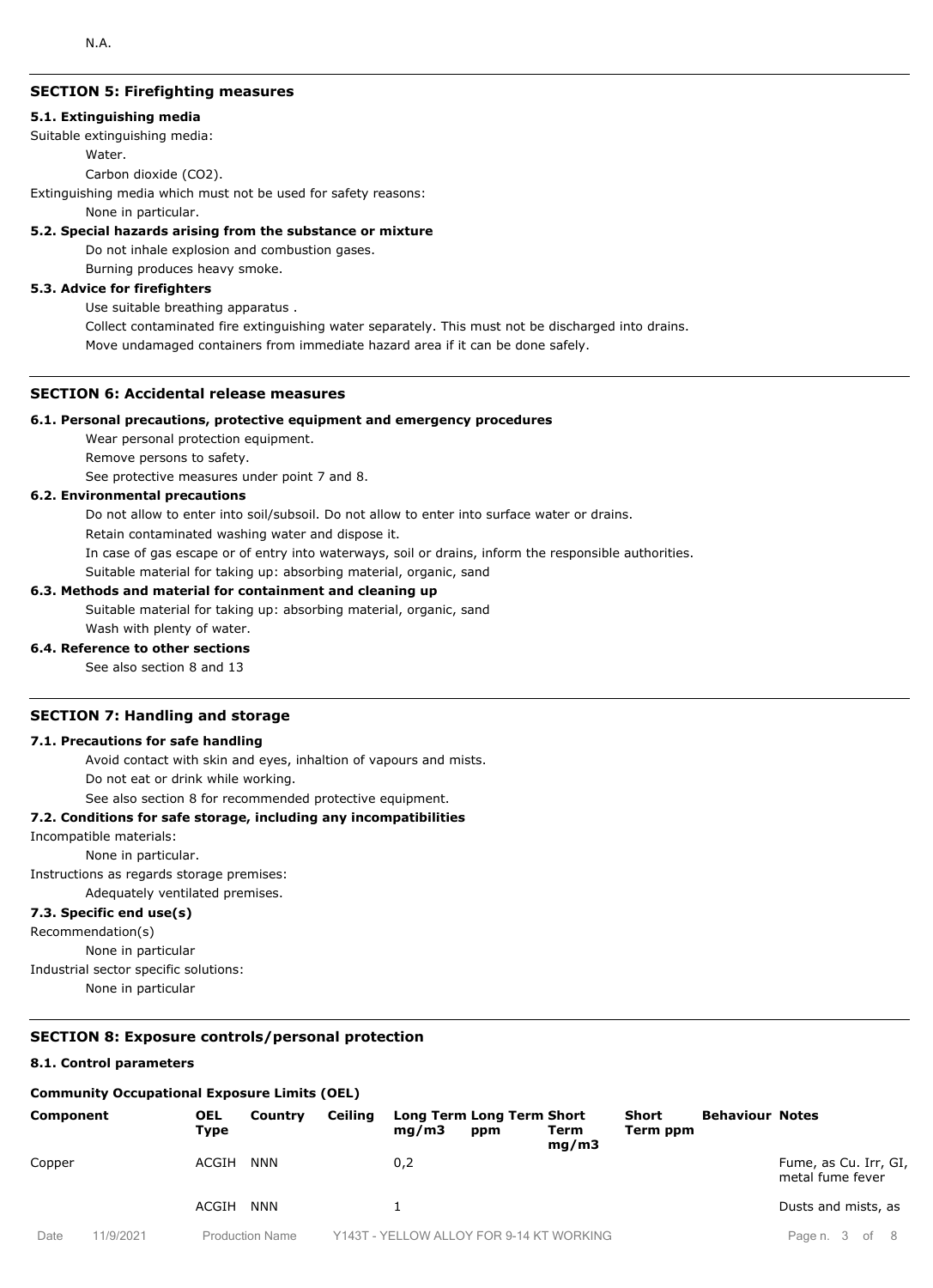|        |                     |      | Turrie Tever                           |
|--------|---------------------|------|----------------------------------------|
| Silver | EU<br><b>NNN</b>    | 0,1  |                                        |
|        | ACGIH<br><b>NNN</b> | 0,1  | Metal dust and fume.<br>- Argyria      |
|        | ACGIH<br><b>NNN</b> | 0,01 | Soluble compounds,<br>as Ag. - Argyria |

#### **Derived No Effect Level (DNEL) values**

| Component | CAS-No.   | Worker Worker Consu<br><b>Industr Profess mer</b><br>ional<br>у | Route                      | <b>Exposure</b> Exposure Frequency Remark |
|-----------|-----------|-----------------------------------------------------------------|----------------------------|-------------------------------------------|
| Copper    | 7440-50-8 | 0.041<br>mg/kg                                                  | <b>Human</b><br>Dermal     | Long Term, systemic<br>effects            |
|           |           | 0,041<br>mg/kg                                                  | <b>Human</b><br>Inhalation | Long Term, systemic<br>effects            |
|           |           | 0,082<br>mg/kg                                                  | <b>Human</b><br>Dermal     | Short Term, systemic<br>effects           |
|           |           | 0,082<br>mg/kg                                                  | <b>Human</b><br>Inhalation | Short Term, systemic<br>effects           |

## **8.2. Exposure controls**

Eye protection:

Not needed for normal use. Anyway, operate according good working practices.

Protection for skin:

No special precaution must be adopted for normal use.

Protection for hands:

Not needed for normal use. Respiratory protection: N.A. Thermal Hazards: N.A. Environmental exposure controls: N.A.

Hygienic and Technical measures N.A.

## **SECTION 9: Physical and chemical properties**

# **9.1. Information on basic physical and chemical properties Physical State** Solid **Appearance and colour:** Yellow grained alloy **Odour:** Odourless **Odour threshold:** N.A. **pH:** N.A. **Melting point / freezing point:** 970 °C (1778 °F) **Initial boiling point and boiling range:** N.A. **Flash point:** > 93°C **Evaporation rate:** N.A. **Upper/lower flammability or explosive limits:** N.A. **Vapour density:** N.A. **Vapour pressure:** N.A. **Relative density:** N.A. **Solubility in water:** Unsoluble in water **Solubility in oil:** Unsoluble in organic solvents **Partition coefficient (n-octanol/water):** N.A. **Auto-ignition temperature:** N.A. **Decomposition temperature:** N.A. **Viscosity:** N.A. **Explosive properties:** N.A. **Oxidizing properties:** N.A. **Solid/gas flammability:** N.A.

Cu. Irr, GI, metal fume fever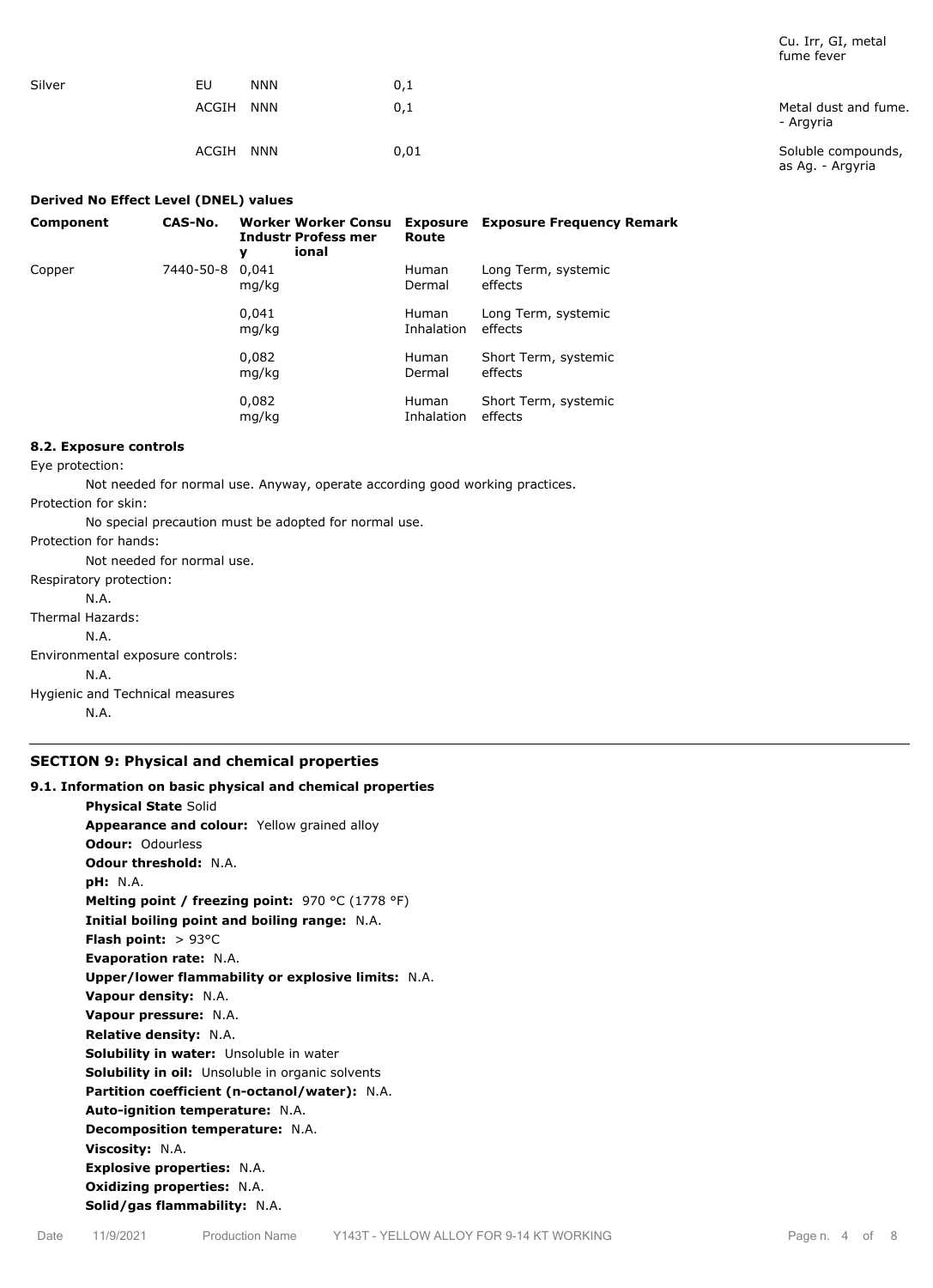# **9.2. Other information**

**VOC** N.A. **Substance Groups relevant properties** N.A. **Miscibility:** N.A. **Conductivity:** N.A.

#### **SECTION 10: Stability and reactivity**

#### **10.1. Reactivity**

Stable under normal conditions

#### **10.2. Chemical stability** Data not Available.

**10.3. Possibility of hazardous reactions** None.

#### **10.4. Conditions to avoid**

Stable under normal conditions.

**10.5. Incompatible materials**

None in particular.

**10.6. Hazardous decomposition products**

None.

## **SECTION 11: Toxicological information**

## **11.1. Information on toxicological effects**

## **Toxicological Information of the Preparation**

| a) acute toxicity                    | Not classified                                                   |
|--------------------------------------|------------------------------------------------------------------|
|                                      | Based on available data, the classification criteria are not met |
| b) skin corrosion/irritation         | Not classified                                                   |
|                                      | Based on available data, the classification criteria are not met |
| c) serious eye damage/irritation     | Not classified                                                   |
|                                      | Based on available data, the classification criteria are not met |
| d) respiratory or skin sensitisation | Not classified                                                   |
|                                      | Based on available data, the classification criteria are not met |
| e) germ cell mutagenicity            | Not classified                                                   |
|                                      | Based on available data, the classification criteria are not met |
| f) carcinogenicity                   | Not classified                                                   |
|                                      | Based on available data, the classification criteria are not met |
| g) reproductive toxicity             | Not classified                                                   |
|                                      | Based on available data, the classification criteria are not met |
| h) STOT-single exposure              | Not classified                                                   |
|                                      | Based on available data, the classification criteria are not met |
| i) STOT-repeated exposure            | Not classified                                                   |
|                                      | Based on available data, the classification criteria are not met |
| j) aspiration hazard                 | Not classified                                                   |
|                                      | Based on available data, the classification criteria are not met |

# **SECTION 12: Ecological information**

## **12.1. Toxicity**

Adopt good working practices, so that the product is not released into the environment. Eco-Toxicological Information:

# **List of Eco-Toxicological properties of the product**

Not classified for environmental hazards.

# No data available for the product

## **12.2. Persistence and degradability**

N.A.

# **12.3. Bioaccumulative potential**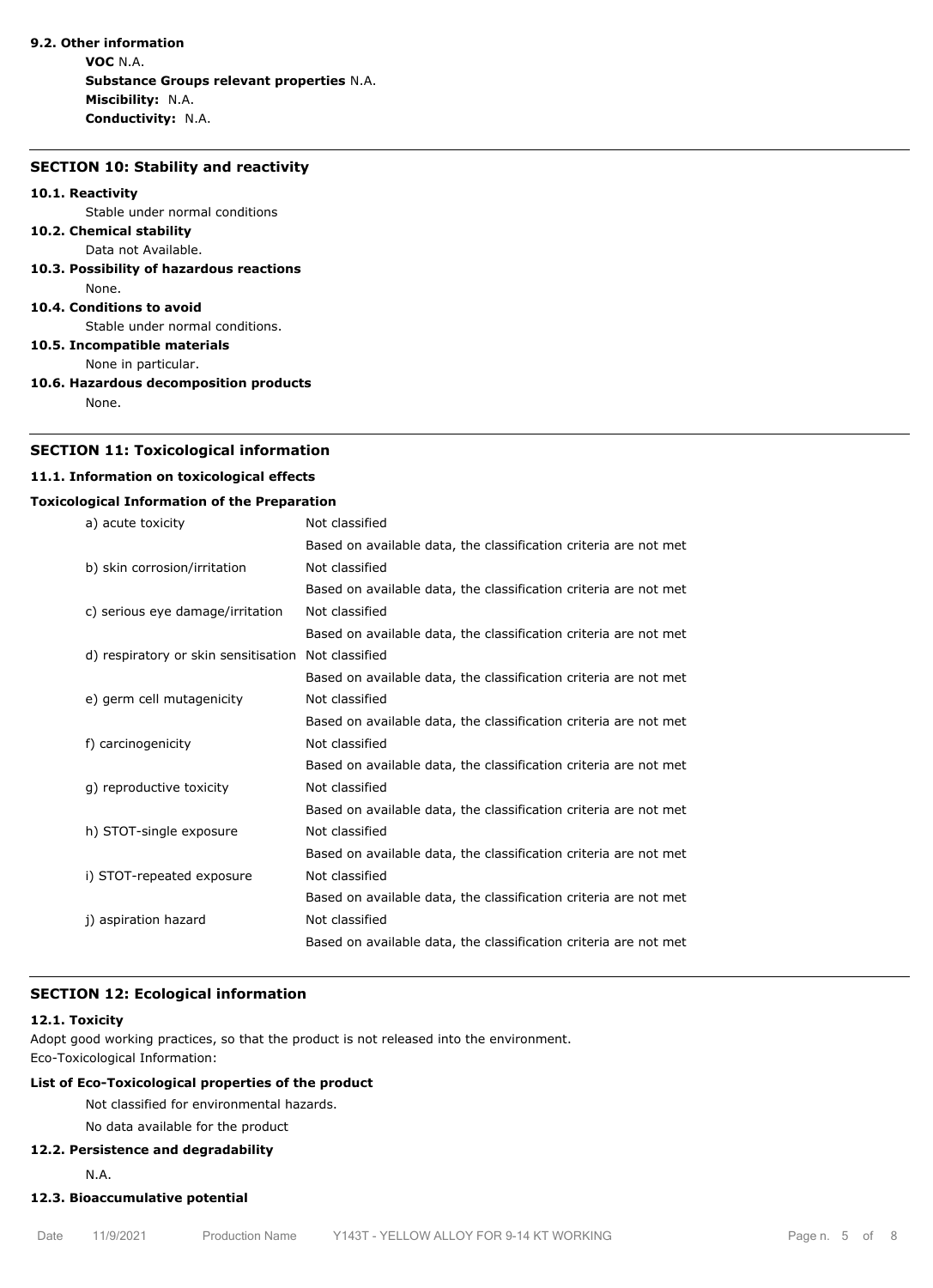## **12.4. Mobility in soil**

N.A.

**12.5. Results of PBT and vPvB assessment**

No PBT Ingredients are present

#### **12.6. Other adverse effects**

N.A.

## **SECTION 13: Disposal considerations**

## **13.1. Waste treatment methods**

Recover if possible. In so doing, comply with the local and national regulations currently in force.

# **SECTION 14: Transport information**

Not classified as dangerous in the meaning of transport regulations.

**14.1. UN number** N.A. **14.2. UN proper shipping name** N.A. **14.3. Transport hazard class(es)** ADR-Class: NA N.A. **14.4. Packing group** N.A. **14.5. Environmental hazards** N.A. **14.6. Special precautions for user** N.A. Road and Rail ( ADR-RID ) : N.A. Air ( IATA ) : Sea ( IMDG ) : N.A.

# **14.7. Transport in bulk according to Annex II of MARPOL and the IBC Code**

N.A.

## **SECTION 15: Regulatory information**

## **15.1. Safety, health and environmental regulations/legislation specific for the substance or mixture**

Dir. 98/24/EC (Risks related to chemical agents at work) Dir. 2000/39/EC (Occupational exposure limit values) Regulation (EC) n. 1907/2006 (REACH) Regulation (EC) n. 1272/2008 (CLP) Regulation (EC) n. 790/2009 (ATP 1 CLP) and (EU) n. 758/2013 Regulation (EU) n. 286/2011 (ATP 2 CLP) Regulation (EU) n. 618/2012 (ATP 3 CLP) Regulation (EU) n. 487/2013 (ATP 4 CLP) Regulation (EU) n. 944/2013 (ATP 5 CLP) Regulation (EU) n. 605/2014 (ATP 6 CLP) Regulation (EU) n. 2015/1221 (ATP 7 CLP) Regulation (EU) n. 2016/918 (ATP 8 CLP) Regulation (EU) n. 2016/1179 (ATP 9 CLP) Regulation (EU) n. 2017/776 (ATP 10 CLP) Regulation (EU) n. 2018/669 (ATP 11 CLP) Regulation (EU) n. 2018/1480 (ATP 13 CLP) Regulation (EU) n. 2019/521 (ATP 12 CLP) Regulation (EU) 2015/830

Restrictions related to the product or the substances contained according to Annex XVII Regulation (EC) 1907/2006 (REACH) and subsequent modifications:

Restrictions related to the product: None

Restrictions related to the substances contained: None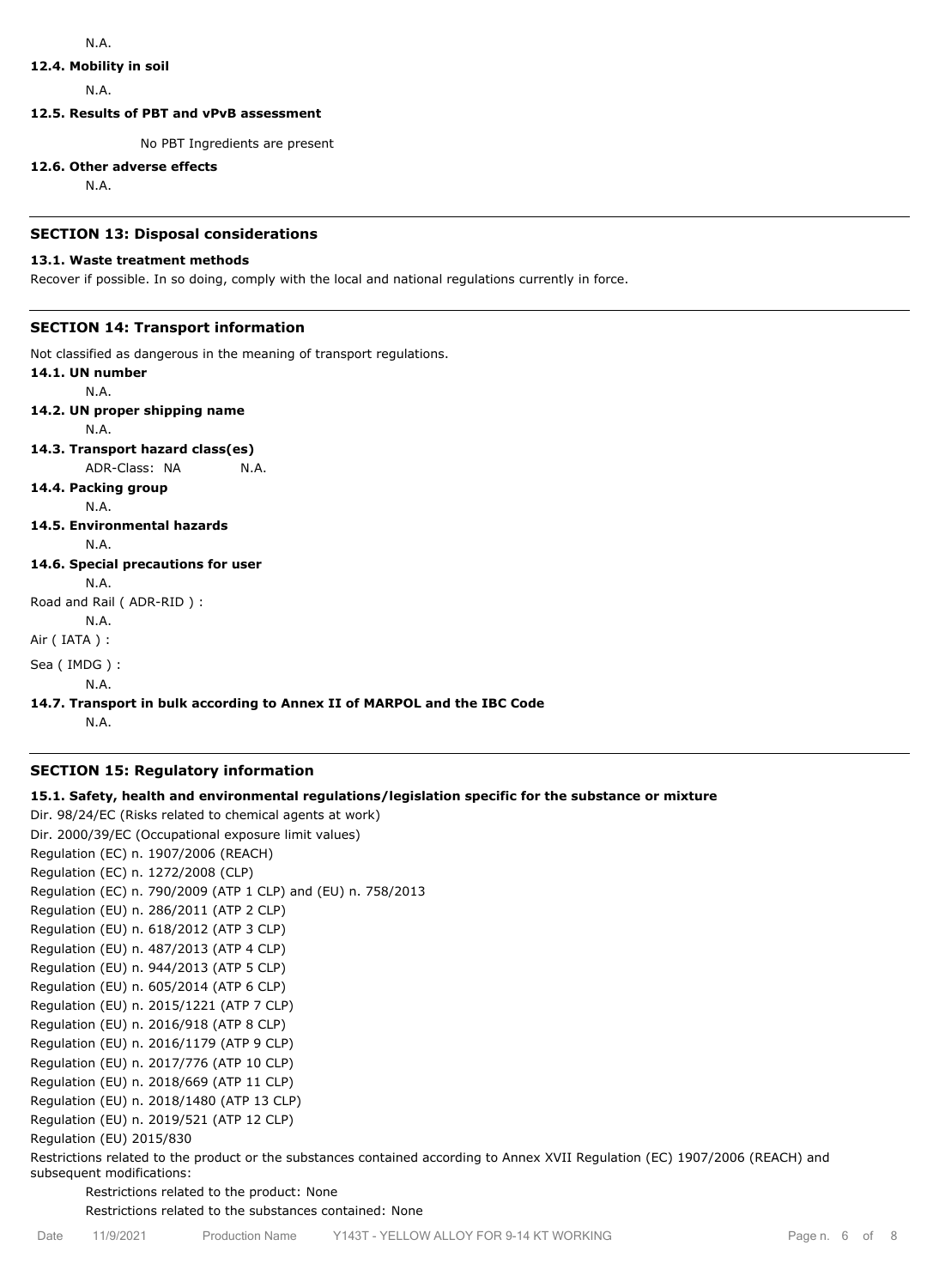N.A.

## **Regulation (EU) No 649/2012 (PIC regulation)**

No substances listed

German Water Hazard Class.

Class 3: extremely hazardous.

SVHC Substances:

No data available

#### **15.2. Chemical safety assessment**

No Chemical Safety Assessment has been carried out for the mixture.

## **SECTION 16: Other information**

This document was prepared by a competent person who has received appropriate training.

Main bibliographic sources:

ECDIN - Environmental Chemicals Data and Information Network - Joint Research Centre, Commission of the European Communities

SAX's DANGEROUS PROPERTIES OF INDUSTRIAL MATERIALS - Eight Edition - Van Nostrand Reinold

The information contained herein is based on our state of knowledge at the above-specified date. It refers solely to the product indicated and constitutes no guarantee of particular quality.

It is the duty of the user to ensure that this information is appropriate and complete with respect to the specific use intended.

This MSDS cancels and replaces any preceding release.

Legend to abbreviations and acronyms used in the safety data sheet:

ACGIH: American Conference of Governmental Industrial Hygienists

ADR: European Agreement concerning the International Carriage of Dangerous Goods by Road.

AND: European Agreement concerning the International Carriage of Dangerous Goods by Inland Waterways

ATE: Acute Toxicity Estimate

ATEmix: Acute toxicity Estimate (Mixtures)

BCF: Biological Concentration Factor

BEI: Biological Exposure Index

BOD: Biochemical Oxygen Demand

CAS: Chemical Abstracts Service (division of the American Chemical Society).

CAV: Poison Center

CE: European Community

CLP: Classification, Labeling, Packaging.

CMR: Carcinogenic, Mutagenic and Reprotoxic

COD: Chemical Oxygen Demand

COV: Volatile Organic Compound

CSA: Chemical Safety Assessment

CSR: Chemical Safety Report

DMEL: Derived Minimal Effect Level

DNEL: Derived No Effect Level.

DPD: Dangerous Preparations Directive

DSD: Dangerous Substances Directive

EC50: Half Maximal Effective Concentration

ECHA: European Chemicals Agency

EINECS: European Inventory of Existing Commercial Chemical Substances.

ES: Exposure Scenario

GefStoffVO: Ordinance on Hazardous Substances, Germany.

GHS: Globally Harmonized System of Classification and Labeling of Chemicals.

IARC: International Agency for Research on Cancer

IATA: International Air Transport Association.

IATA-DGR: Dangerous Goods Regulation by the "International Air Transport Association" (IATA).

IC50: half maximal inhibitory concentration

ICAO: International Civil Aviation Organization.

ICAO-TI: Technical Instructions by the "International Civil Aviation Organization" (ICAO).

IMDG: International Maritime Code for Dangerous Goods.

INCI: International Nomenclature of Cosmetic Ingredients.

IRCCS: Scientific Institute for Research, Hospitalization and Health Care

#### KAFH: KAFH

KSt: Explosion coefficient.